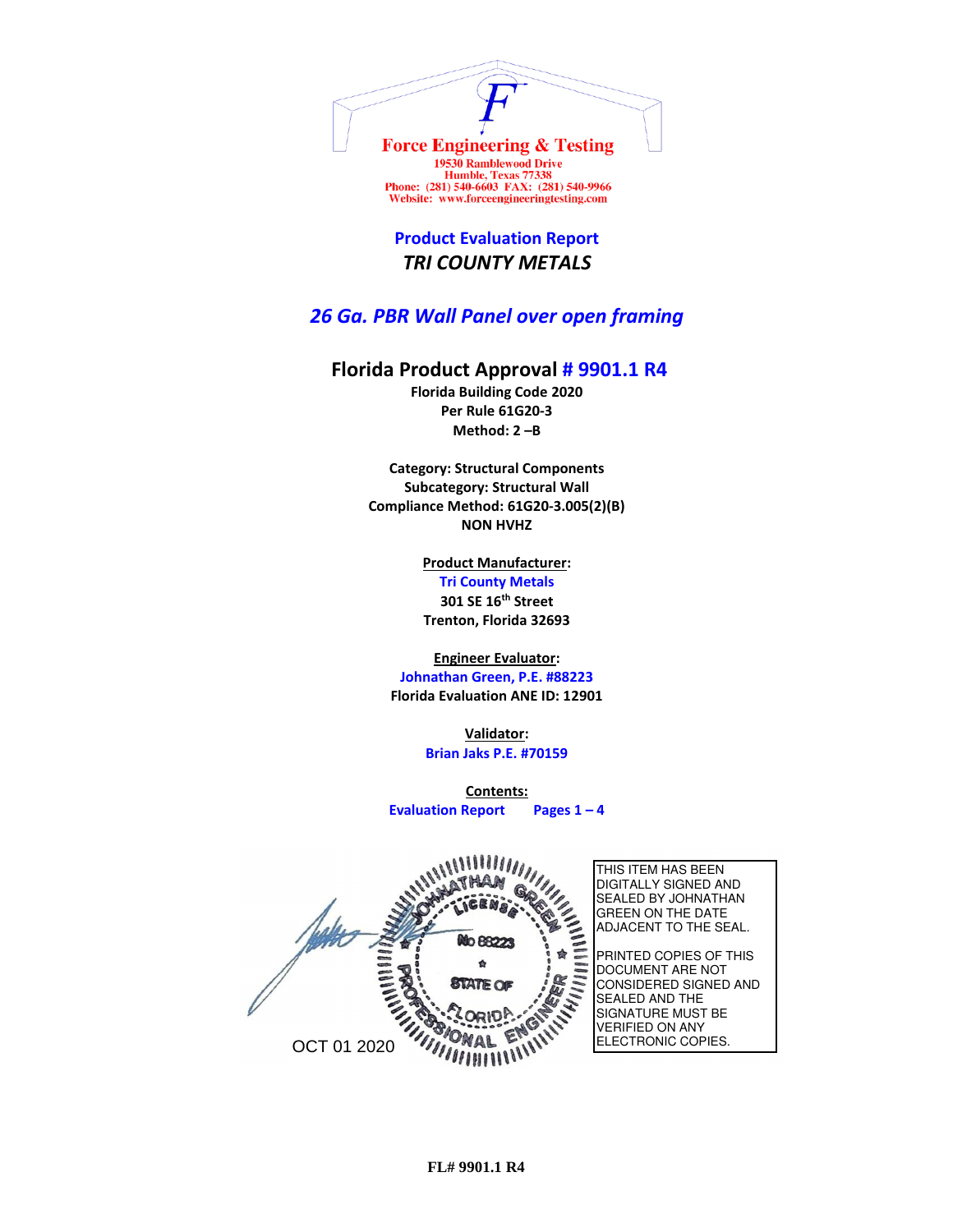|                                  |                                                       | <b>Force Engineering &amp; Testing</b>                                                                                                                                                                                  |
|----------------------------------|-------------------------------------------------------|-------------------------------------------------------------------------------------------------------------------------------------------------------------------------------------------------------------------------|
|                                  |                                                       | <b>19530 Ramblewood Drive</b><br>Humble, Texas 77338<br>Phone: (281) 540-6603 FAX: (281) 540-9966<br>Website: www.forceengineeringtesting.com                                                                           |
| <b>Compliance Statement:</b>     |                                                       | The product as described in this report has demonstrated compliance with the<br>Florida Building Code 2020, Sections 1709.2.                                                                                            |
| <b>Product Description:</b>      | Structural Application.                               | PBR Wall Panel, 26 Ga. Steel, 36" Wide, through fastened structural wall panel.                                                                                                                                         |
| <b>Panel Material/Standards:</b> | 2020 Section 1405.2.<br>Yield Strength: Min. 50.0 ksi | Material: 26 Ga. Steel, panel material shall comply with Florida Building Code                                                                                                                                          |
| Panel Dimension(s):              | Thickness:<br>Width:<br>Rib Height:                   | $0.0185''$ min.<br>36" maximum coverage<br>1-1/4" major rib at 12" O.C.                                                                                                                                                 |
| <b>Panel Fastener:</b>           | sealer washer at 20" O.C.                             | #12-14 x 1-1/4" HWH SD with sealing washing or approved equal at 12"-12"-12"<br>fastener pattern. Panel side laps fastened together w/ 1/4-14 x 7/8" HWH SD w/<br>Corrosion Resistance: Per Florida Building Code 2020. |
| <b>Substrate Description:</b>    | Building Code 2020.                                   | Min. 16 Ga. Steel Framing. Framing must be designed in accordance w/ Florida                                                                                                                                            |

## **Allowable Design Pressures:**

|                                 | Table "A"         |                   |
|---------------------------------|-------------------|-------------------|
| <b>Maximum Design Pressure:</b> | $-45.0$ psf       | $+55.0$ psf       |
| <b>Fastener Pattern:</b>        | $12" - 12" - 12"$ | $12" - 12" - 12"$ |
| <b>Fastener Spacing:</b>        | $5' - 0''$ O.C.   | $5' - 0''$ O.C.   |

\*Design Pressure includes a Safety Factor = 2.0.

.

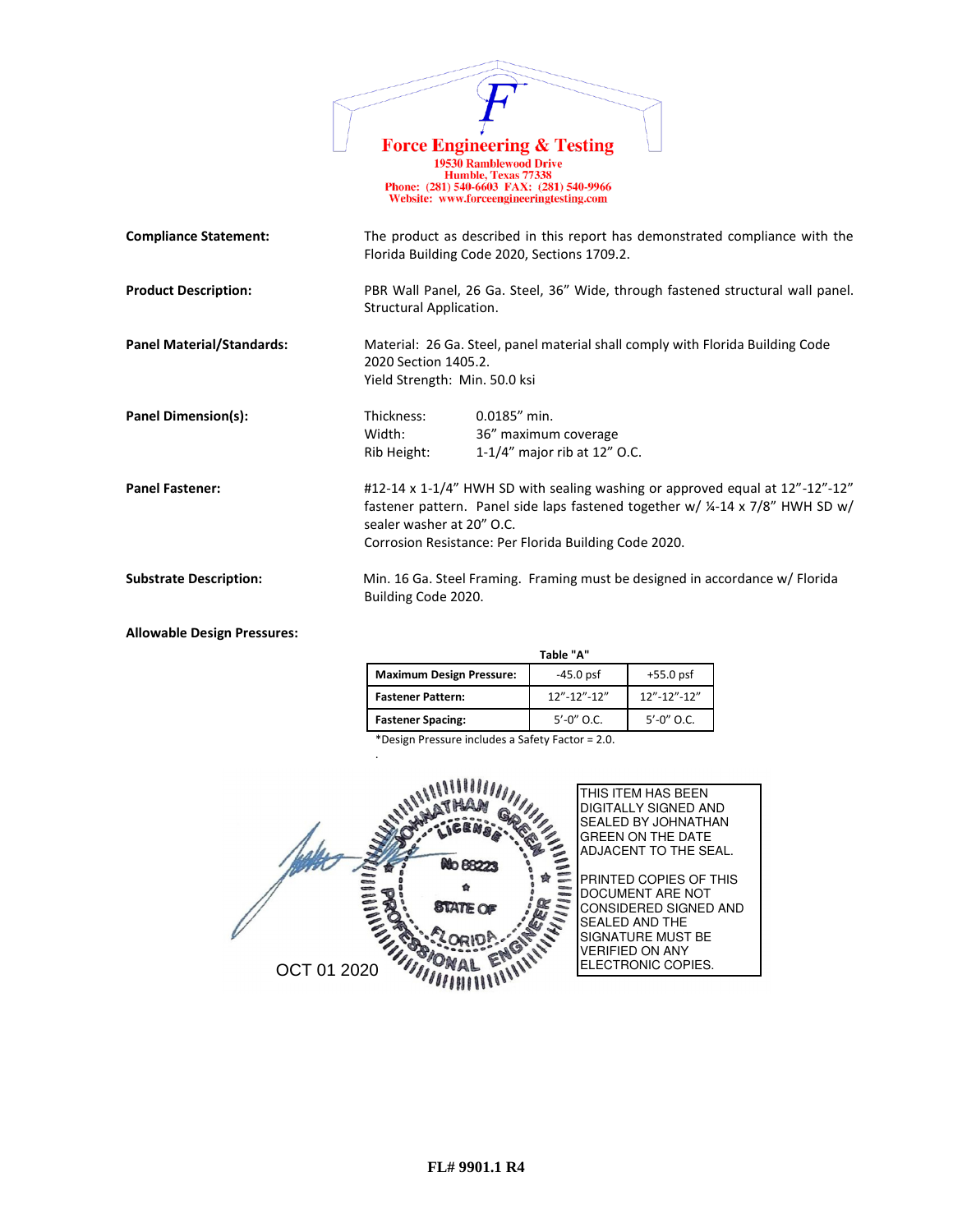

19730 Ramblewood Drive<br>
Humble, Texas 77338<br>
Phone: (281) 540-6603 FAX: (281) 540-9966<br>
Website: www.forceengineeringtesting.com

| <b>Code Compliance:</b>                | The product described herein has demonstrated compliance with<br>The Florida Building Code 2020, Section 1709.2.<br>The product evaluation is limited to compliance with the structural wind load<br>requirements of the Florida Building Code 2020, as relates to Rule 61G20-3. |  |  |
|----------------------------------------|----------------------------------------------------------------------------------------------------------------------------------------------------------------------------------------------------------------------------------------------------------------------------------|--|--|
| <b>Evaluation Report Scope:</b>        |                                                                                                                                                                                                                                                                                  |  |  |
| <b>Performance Standards:</b>          | The product described herein has demonstrated compliance with:<br>ASTM E 1592-05 (2012) Test method for structural performance of<br>sheet metal roof and siding systems by uniform static air pressure<br>difference.                                                           |  |  |
| <b>Reference Data:</b>                 | 1. ASTM E 1592-01<br>Force Engineering & Testing, Inc. (FBC Organization # TST-5328)<br>Report No. 136-0393T-07<br>Certificate of Independence<br>2.<br>By Johnathan Green, P.E. (No. 88223) @ Force Engineering & Testing<br>(FBC Organization # ANE ID: 12901)                 |  |  |
| <b>Test Standard Equivalency:</b>      | The ASTM E 1592-01 test standard is equivalent to the ASTM E 1592-05 (2012)<br>test standard.                                                                                                                                                                                    |  |  |
| <b>Quality Assurance Entity:</b>       | The manufacturer has established compliance of roof panel products in<br>accordance with the Florida Building Code and Rule 61G20-3.005 (3) for<br>manufacturing under a quality assurance program audited by an approved<br>quality assurance entity.                           |  |  |
| Installation:                          | Install per manufacturer's recommended details.                                                                                                                                                                                                                                  |  |  |
| Insulation:                            | Manufacturer's approved product (Optional)                                                                                                                                                                                                                                       |  |  |
| <b>Roof Panel Fire Classification:</b> | Fire classification is not part of this acceptance.                                                                                                                                                                                                                              |  |  |
| <b>Shear Diaphragm:</b>                | Shear diaphragm values are outside the scope of this report.                                                                                                                                                                                                                     |  |  |

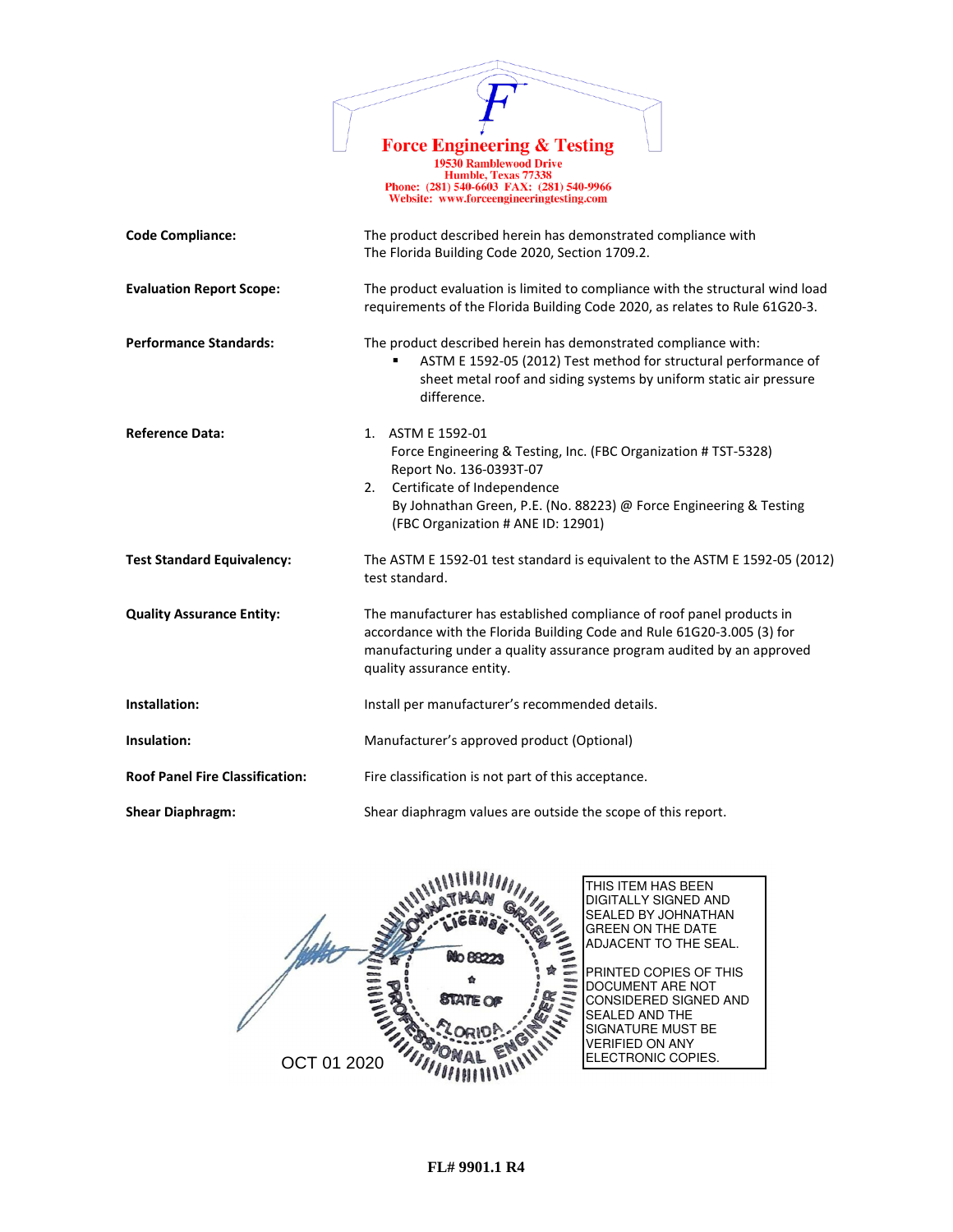

Humble, Texas 77338<br>Phone: (281) 540-6603 FAX: (281) 540-9966 Website: www.forceengineeringtesting.com

**Design Procedure:** Based on the dimensions of the structure, appropriate wind loads are determined using Chapter 16 of the Florida Building Code 2020 for wall cladding wind loads. These component wind loads for wall cladding are compared to the allowable pressure listed above. The design professional shall select the appropriate erection details to reference in his drawings for proper fastener attachment to his structure and analyze the panel fasteners for pullout and pullover. Support framing must be in compliance with Florida Building Code 2020 Chapter 22 for steel, and Chapter 16 for structural loading.